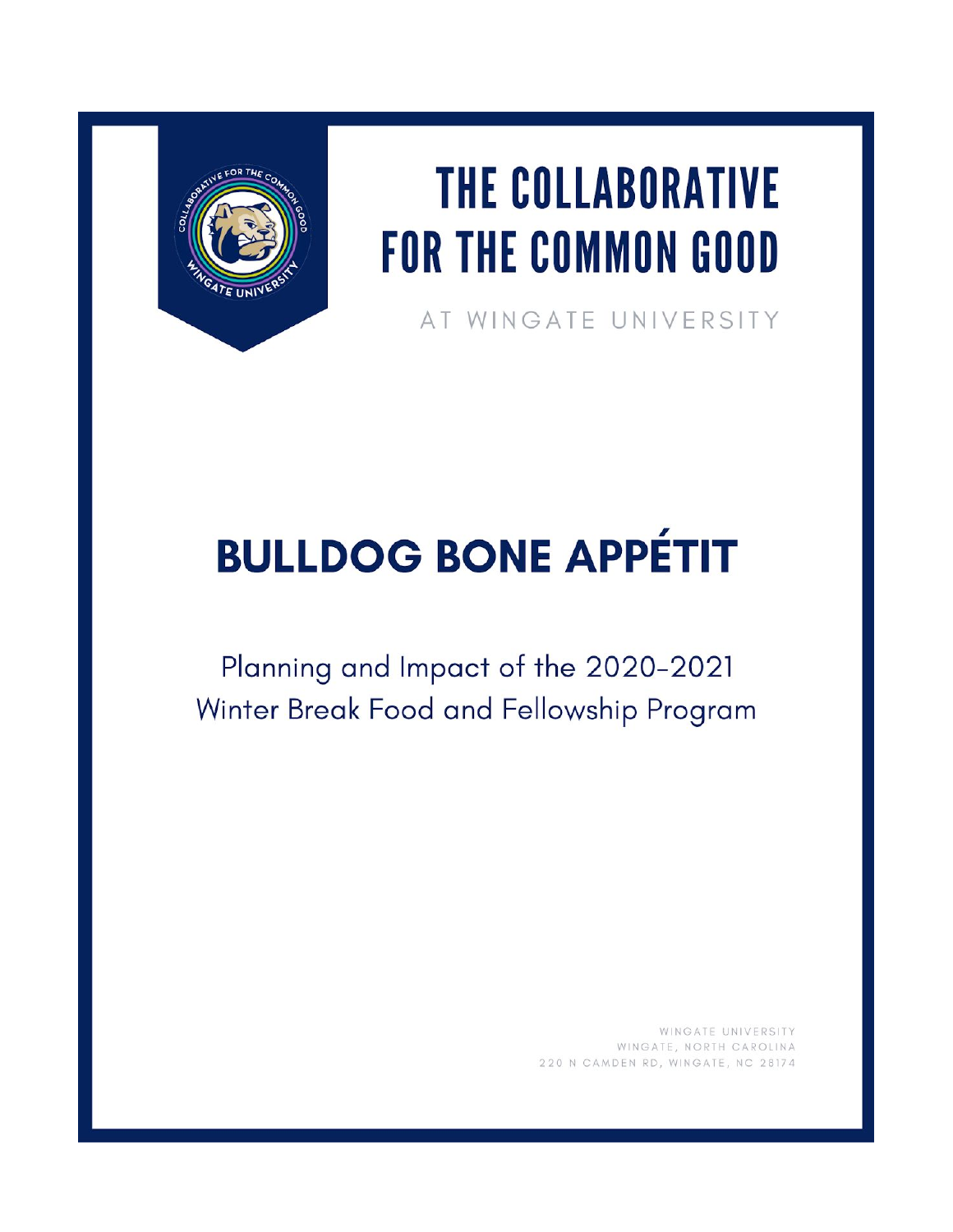## Introduction:

The CCG collaborated with employees from the university, local nonprofit organizations, and local churches to provide food for students who were staying on campus over winter break. We sent a survey to students who were approved by residential living to stay on campus, and we found that there was a need for food distribution over the break. Since the dining hall and restaurants around campus were closed over the break, food options were very limited, especially for students without reliable transportation. Every Tuesday over winter break, we served over 20 students. Our HungerCorps Vista texted students beforehand to ensure that they knew when and where to grab food. The food available rotated each week between boxes of nonperishable food, snacks, and homemade meals. The food boxes were donated by Common Heart, a local nonprofit. Snacks were donated by employees and students of the university as well as Heart for Monroe, another local nonprofit. Homemade meals were donated by employees of the university and members of the Community Church of Monroe. The initiative was a great success!

## Planning:

| $\checkmark$ Access to list of students                |
|--------------------------------------------------------|
| $\checkmark$ Marketing call for donations              |
| $\checkmark$ Shared google spreadsheet for donations   |
| $\checkmark$ Contact community partners                |
| $\checkmark$ Send email and text reminders to students |
| $\checkmark$ Set up the space in a welcoming way       |
| $\checkmark$ Keep everyone Covid-safe                  |
| $\checkmark$ Send a survey to measure impact           |



The Office of Residential Living on campus had compiled a list of students who were approved to stay on campus over Winter Break. We reached out to the Dean of Campus life, Dr. Michael Reynolds, who shared the list with us. Once we had the contact information for the students, we sent them a survey to measure their concern with food security over the break. Since the dining hall and other restaurants on campus would be closed during the break, about half of the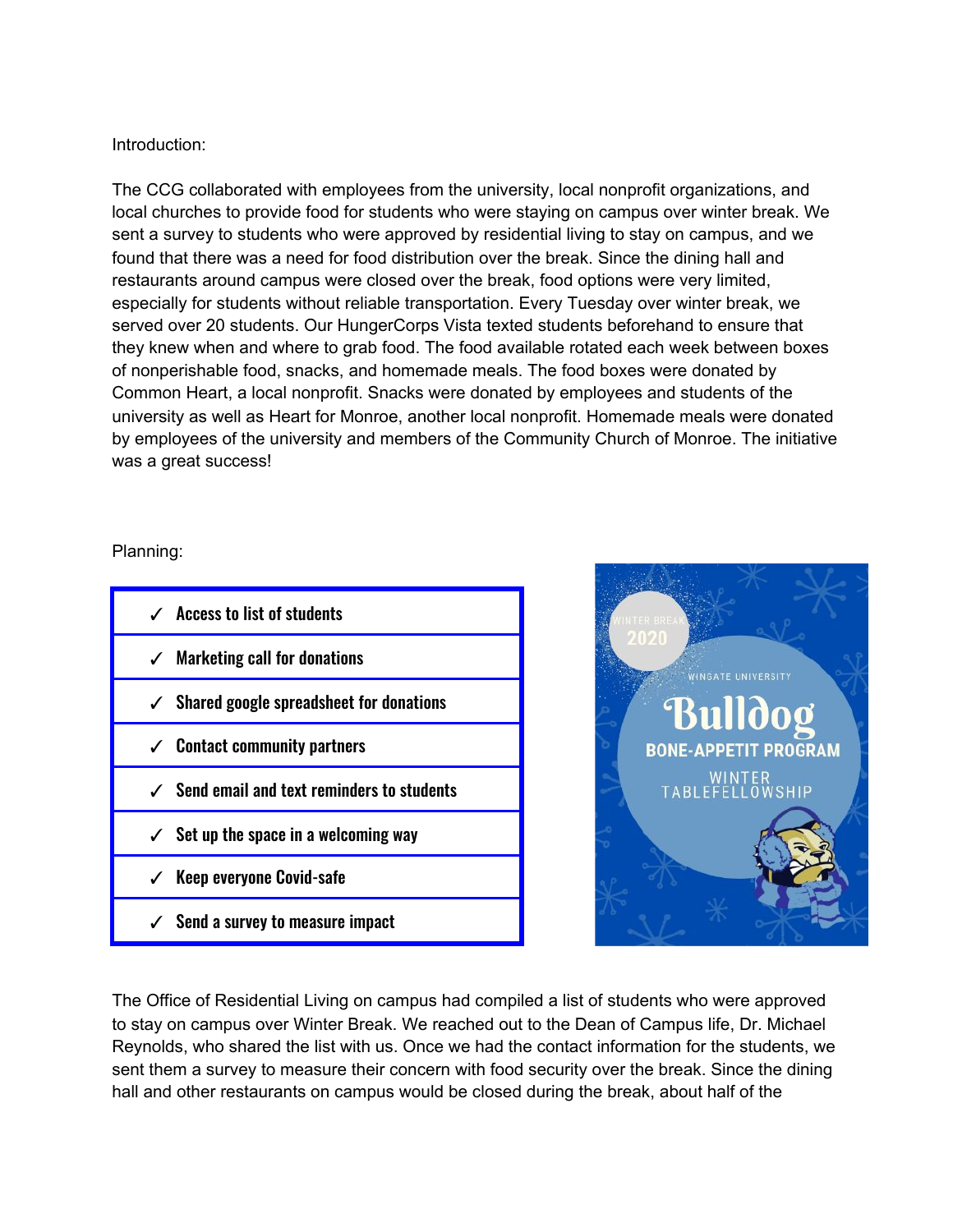students who responded to our survey were either somewhat concerned or extremely concerned about their food security over the break. According to the survey, many of those students did not have reliable transportation, and a few of them did not have access to kitchens or cooking utensils. The survey also asked students what types of foods they would be interested in receiving, and the data that we collected educated our decisions to purchase nonperishable items, transportable snacks, fresh fruits and vegetables, and sets of pots, pans, and cooking utensils.



We chose to host our food distribution events on Tuesdays so that would provide food for the week, but also so that donations could be brought in on Mondays. The window of time for students to come by and pick up the food was from 12-6pm, and we kept the window wide so that students with different availability could come by.

A close friend of the CCG, Mary Coon, had heard that

University employees were talking about ways to support students over break. She reached out to her network in order to spread the word employees that we were putting together a food distribution initiative. Using a Google Doc, employees signed up for which days they could donate and included what food they would bring and how many students it would serve. This made it easy for folks to sign up for donations, and helped us keep track of those who donated. Joan Shay, another close friend of the CCG, organized a donation campaign that provided international students with \$25 gift cards to Aldi, a local grocery store with a diverse availability of food and produce. This was especially helpful for international students who were unable to

|                                                                                                                                                                         |                                                                                         | B                     | $\mathbb{C}$        | D                                             | E                          |                           | G                          |  |
|-------------------------------------------------------------------------------------------------------------------------------------------------------------------------|-----------------------------------------------------------------------------------------|-----------------------|---------------------|-----------------------------------------------|----------------------------|---------------------------|----------------------------|--|
| $\overline{c}$                                                                                                                                                          | Tuesday, December 22nd                                                                  |                       |                     | Items our                                     | <b>Fresh Fruit</b>         |                           | <b>Gluten-Free Options</b> |  |
| $\mathbf{3}$                                                                                                                                                            |                                                                                         |                       |                     |                                               | <b>Fresh Vegetables</b>    |                           |                            |  |
|                                                                                                                                                                         | Drop-off at the CCG (2nd floor, Wingate Baptist Church) anytime between 9am and 3pm M-F |                       |                     | <b>Bulldogs need:</b>                         |                            | <b>Vegetarian Options</b> |                            |  |
|                                                                                                                                                                         |                                                                                         |                       |                     |                                               | <b>Tasty Snacks/Treats</b> |                           | Dairy-Free Options         |  |
| If you need to arrange a different drop-off day or time, please email Caroline Wisse Gonzales (c.wisse@wingate.edu)<br>6<br>(pre packed in single servings if possible) |                                                                                         |                       |                     |                                               |                            |                           |                            |  |
|                                                                                                                                                                         |                                                                                         |                       |                     |                                               |                            |                           |                            |  |
| 8                                                                                                                                                                       |                                                                                         |                       |                     |                                               |                            |                           |                            |  |
|                                                                                                                                                                         | <b>Name</b>                                                                             | Email                 | <b>Phone Number</b> | What are you bringing?                        | How many will it feed?     | Gluten-free?              | Vegetarian?                |  |
| 10                                                                                                                                                                      | Carrie Hoefferle                                                                        | choeffer@wingate.edu  |                     | 7048042658 Cookies/bars                       | 20                         |                           |                            |  |
|                                                                                                                                                                         | James Hastings                                                                          | jhastings@wingate.edu |                     | 9803139647 Apples, Pears, and Citrus          |                            |                           |                            |  |
|                                                                                                                                                                         | Mary Coon                                                                               | m.coon@wingate.edu    |                     | 7042079713 Microwave popcorn                  |                            |                           |                            |  |
| 13                                                                                                                                                                      | Ann Hancock                                                                             | a.hancock@wingate.edu |                     | 9107939124 various chips cookies granola bars |                            |                           |                            |  |
| 14                                                                                                                                                                      | David Weil                                                                              | d.weil@wingate.edu    | 706-207-2951        | Fruits and Vegetables (Individual x 30)       |                            | ☑                         | $\overline{\mathbf{v}}$    |  |
| 15                                                                                                                                                                      |                                                                                         |                       |                     |                                               |                            |                           |                            |  |
| 16                                                                                                                                                                      |                                                                                         |                       |                     |                                               |                            |                           |                            |  |
|                                                                                                                                                                         |                                                                                         |                       |                     |                                               |                            |                           |                            |  |
|                                                                                                                                                                         |                                                                                         |                       |                     |                                               |                            |                           |                            |  |
|                                                                                                                                                                         |                                                                                         |                       |                     |                                               |                            |                           |                            |  |
|                                                                                                                                                                         |                                                                                         |                       |                     |                                               |                            |                           |                            |  |
|                                                                                                                                                                         |                                                                                         |                       |                     |                                               |                            |                           |                            |  |
|                                                                                                                                                                         |                                                                                         |                       |                     |                                               |                            |                           |                            |  |
|                                                                                                                                                                         |                                                                                         |                       |                     |                                               |                            |                           | $\Box$<br>$\leftarrow$     |  |
|                                                                                                                                                                         |                                                                                         |                       |                     |                                               |                            |                           |                            |  |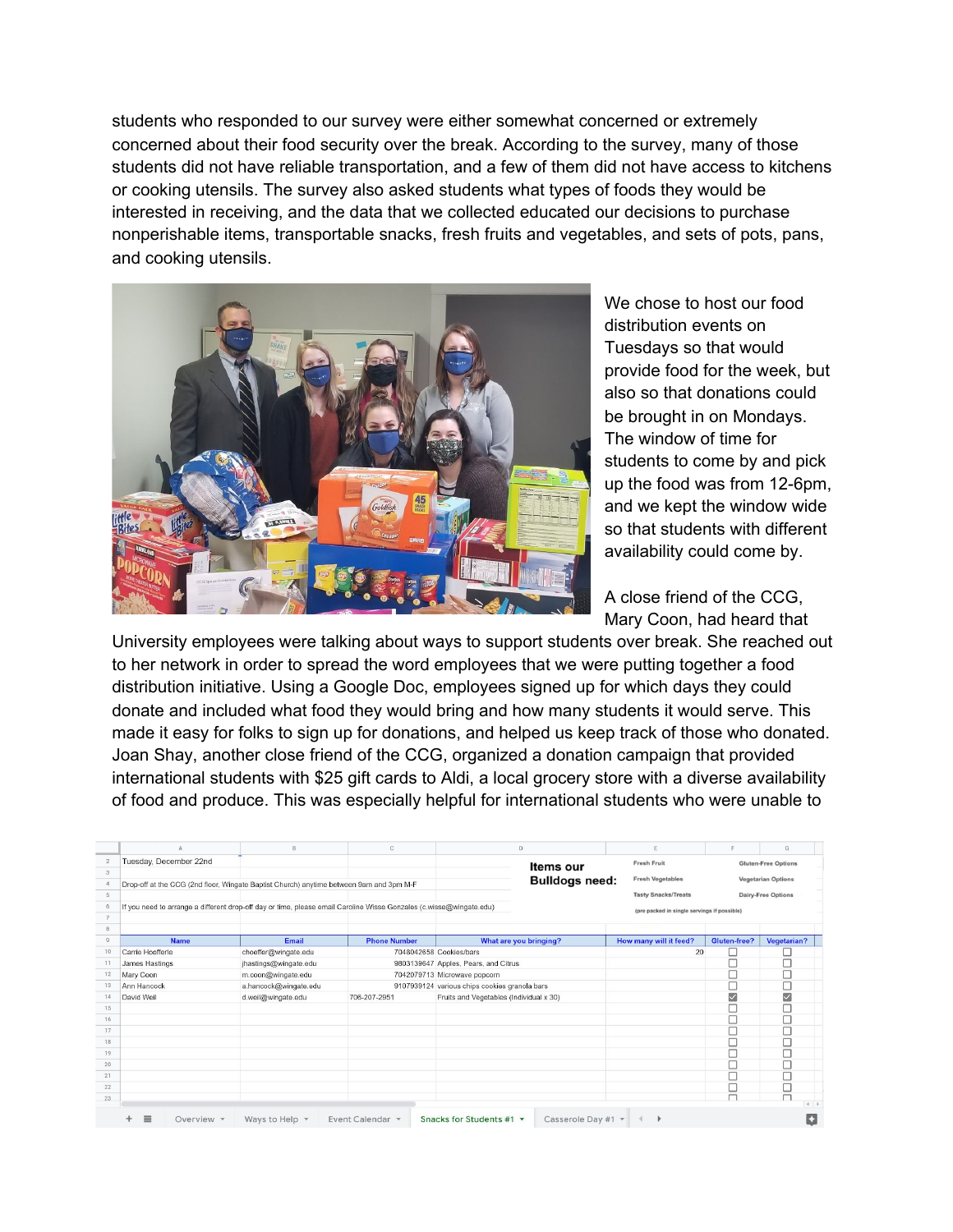go back home over the break because they could find some of their favorite foods at Aldi. She was able to donate 12 of those gift cards to our initiative, as well.

We rotated each week between providing snack food, food boxes with nonperishable items, and homemade meals. The snacks were donated by Wingate University Employees, student groups, and a local nonprofit called Heart for Monroe, the food boxes were donated by a local

nonprofit organization called Common Heart, and the homemade meals were prepared and donated by Wingate University employees and members of Community Church of Monroe.

Our events were hosted in the CCG space and in the Fellowship Hall of Wingate Baptist Church. We set up our snacks in the CCG's biggest room and had reusable bags available for students to fill with the snacks of their choice. The food boxes and homemade meals were distributed in the Fellowship Hall, where there was a little bit more room for everything to be laid out. The Fellowship Hall also has a refrigerator that we used to store the homemade meals.



Each student and volunteer wore a mask for the entirety of the event. During snack days, students used hand sanitizer before picking out their snacks. On homemade meal days, volunteers wore gloves and changed them between students while distributing food. There were also different serving utensils for every dish so that there was no cross contamination. Everyone also maintained a safe social distance of at least 6 ft.

Every Monday before food distribution days, an email reminder went out to all of the students who answered our survey, whether they had come to any event in the past or not. On the day of food distribution, students who had come to previous food distribution days received a text message reminder. If students had scheduling conflicts, they were able to make other arrangements to pick up food by texting with our NC Campus Compact HungerCorps Vista. The text messages helped students feel important and let them know that we cared about each of them uniquely and individually. Our Vista was able to make personal connections with the students that made them feel comfortable in the space. A few students said that they would love to get involved in the CCG or help out with volunteer events that we have in the future.

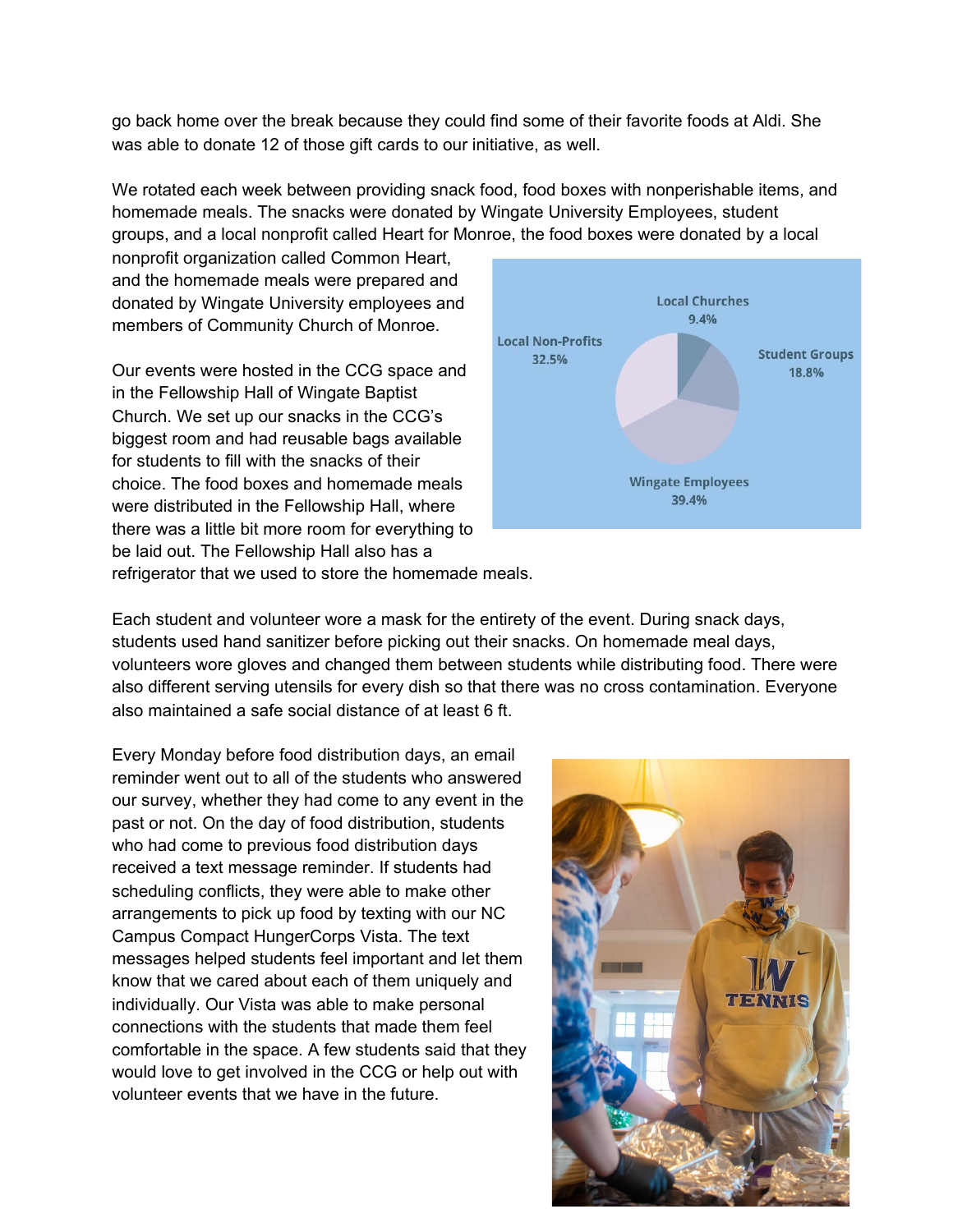In order to set up the events, our Vista worked with our Administrative Assistant, Caroline Wisse Gonzales to sanitize surfaces and arrange the food in a way that made it accessible to the students. Our Leadership Intern, Adden Howard, also assisted with set-up, distribution, and take-down during the events.



Impact:

Even before the final day of our event, we could see the impact on our students and campus. Wingate University employees joined forces to donate \$750 towards the program. An additional \$300 was donated in the form of grocery store gift cards in increments of \$25, which we distributed to Wingate Students who indicated that they were in need of fresh fruits and

vegetables over the break. Although staple foods are important, students that were in need of often under-provided items were able to purchase what they most needed. To increase

student's access to fresh made meals (rather than relying solely on pre-packaged or microwavable meals throughout the month) we were able to provide multiple meal blocks to the on-campus dining hall, and also used the funds to purchase 4 cooking sets which were available for students to borrow throughout the break. Overall, we were able to



provide 160 meals for 28 different students. In the anonymous survey we conducted, 100% of students reported that the program was "Extremely Helpful". In their own words, this is what students had to say about their experience:

"I just want to say a big thank you to everyone who cooked and donated snacks. This made the Christmas break so much better because it gave us something to look forward to."